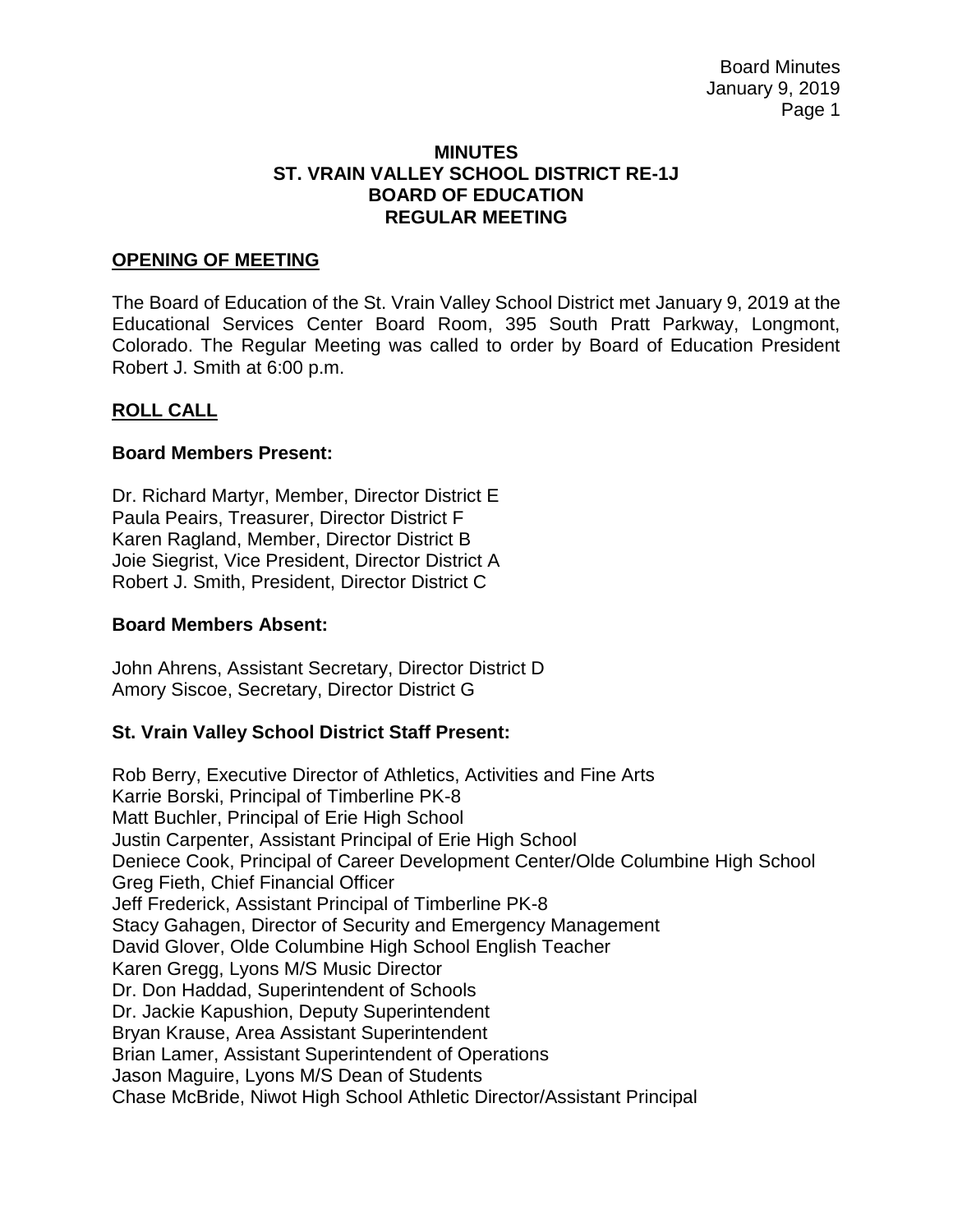Kerri McDermid, Executive Director of Communications Mark Mills, Area Assistant Superintendent Tonijo Niccoli, Olde Columbine High School Assistant Principal Patty Quinones, Assistant Superintendent of Innovation Center Dina Perfetti-Deany, Area Assistant Superintendent Eric Rauschkolb, Principal of Niwot High School Mark Roberts, Lyons M/S Teacher/Track Coach Noro Roth, Erie High School Cheer Coach Amy Schiers, Prairie Ridge Elementary School Teacher Andrea Smith, Principal of Lyons M/S

# **AMENDMENTS TO THE AGENDA (2.0)**

Agenda was accepted as presented.

Board President Robert J. Smith announced that he would step down as President. He recommended that Vice President Joie Siegrist become the President to assure a seamless transition in governance. He is term limited in November, and offered to mentor the new President until that time.

### **AUDIENCE PARTICIPATION (3.0)**

None

### **VISITORS (4.0)**

Damon Brown introduced Chris Gardner who will be a new Assistant Principal of Skyline High School. Chris thanked the Board members' and Dr. Haddad's leadership in the District. He also thanked Principal Heidi Ringer and the Skyline High School administrative team, and Principal Rick Olsen and his Longmont High administrative team. He pledges to work hard to serve the students and families in our St. Vrain communities.

Damon Brown introduced Jennifer Piggott who is the new Dean of Students for Skyline High School. She thanked the Board members, Dr. Haddad, Principal Heidi Ringer and the administration at Skyline High School for their faith in her abilities.

Jim Berthold, Retired District Bus Dispatcher – did not address the Board.

Ben Pratt, Town of Erie Economic Development Manager – present to answer any questions regarding Action Item 8.2 Adoption of I-25 Urban Renewal Authority Intergovernmental Agreement with the Town of Erie.

Mike Schiers, Former Board Member – did not address the Board.

Steve Villarreal, President, St. Vrain Valley Education Association – did not address the Board.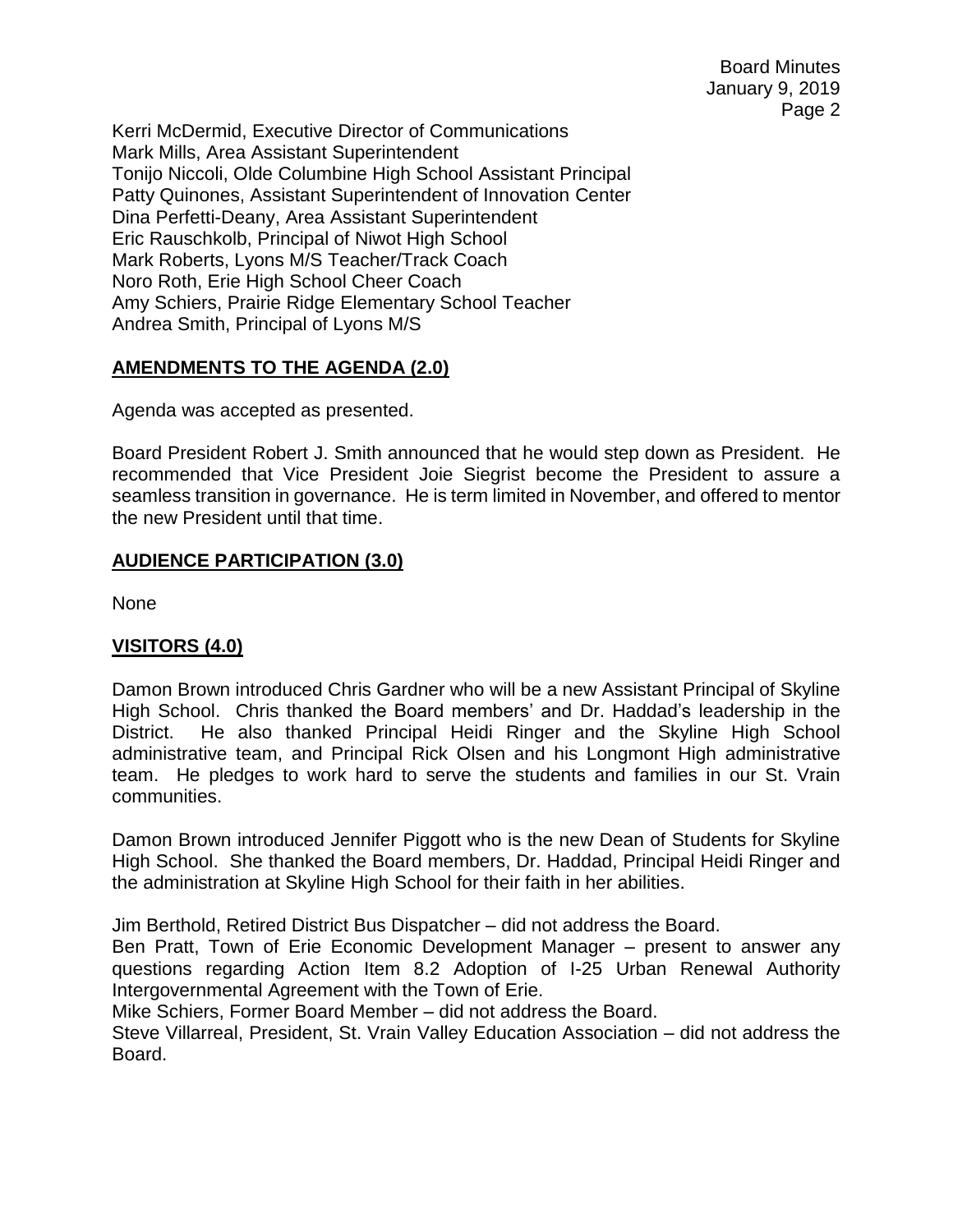## **SUPERINTENDENT UPDATE (5.0)**

- Visited each of the Erie, Mead and Lyons feeder system schools so proud of the work of all staff members, parents and students.
- Will announce scheduled times to meet with all school communities by feeder to share thoughts and strategies for improvements.
- Negotiations with St. Vrain Valley Education Association representatives have begun – appreciates the partnership with them.
- Continuing to build new community partnerships, e.g., Boeing, CU-Anschutz, and they have responded very favorably to working with us.

### **REPORTS (6.0)**

### **Olde Columbine High School Student Advisory Council Report (6.1)**

Dina Perfetti-Deany introduced Olde Columbine High School (OCHS) Principal Deniece Cook who then introduced OCHS Advisory students Tyler Peacock, Kyla Bornstein, Yaire Reyes, and Gustavo Castaneda, and recognized Assistant Principal Tonijo Niccoli. OCHS English Instructor David Glover was recognized for being instrumental in creating the video that the students presented. The students shared the academic and extracurricular opportunities they were involved with at Olde Columbine, and introduced their parents. They invited Board members to come see their projects at the end of each semester. Board members commended the students for their presentation. Dina expressed her appreciation for the determination of OCHS staff and students to improve.

### **Fall Activities Report (6.2)**

Rob Berry introduced Lyons M/S Girls' Cross Country Coach Mark Roberts and Lyons M/S Dean of Students Jason Maguire; Niwot High Cross Country Coach Kelly Christiansen, Niwot High Girls' Gymnastics Coach Mallorie Lang, Niwot High Athletic Director Chase McBride, and Erie High School Cheer Coach Nora Roth. Coaches introduced the students and described the awards they won. Students shared their future plans, and introduced their parents. Rob provided the Board of Education with a report on the highlights of the fall semester athletics and activities, and gave Board members sportsmanship medallions to honor high school basketball players. Board members thanked the students for working so hard and for bringing these honors to the District. Coaches, school administrators, Board members, and Dr. Haddad thanked Rob for his many years of leadership.

### **2 nd Quarter Gifts to Schools (6.3)**

Greg Fieth provided the Board of Education with a list of gifts given to the District for the second quarter totaling \$425,861.12. Greg highlighted several of the larger donations.

### **School Board Recognition (6.4)**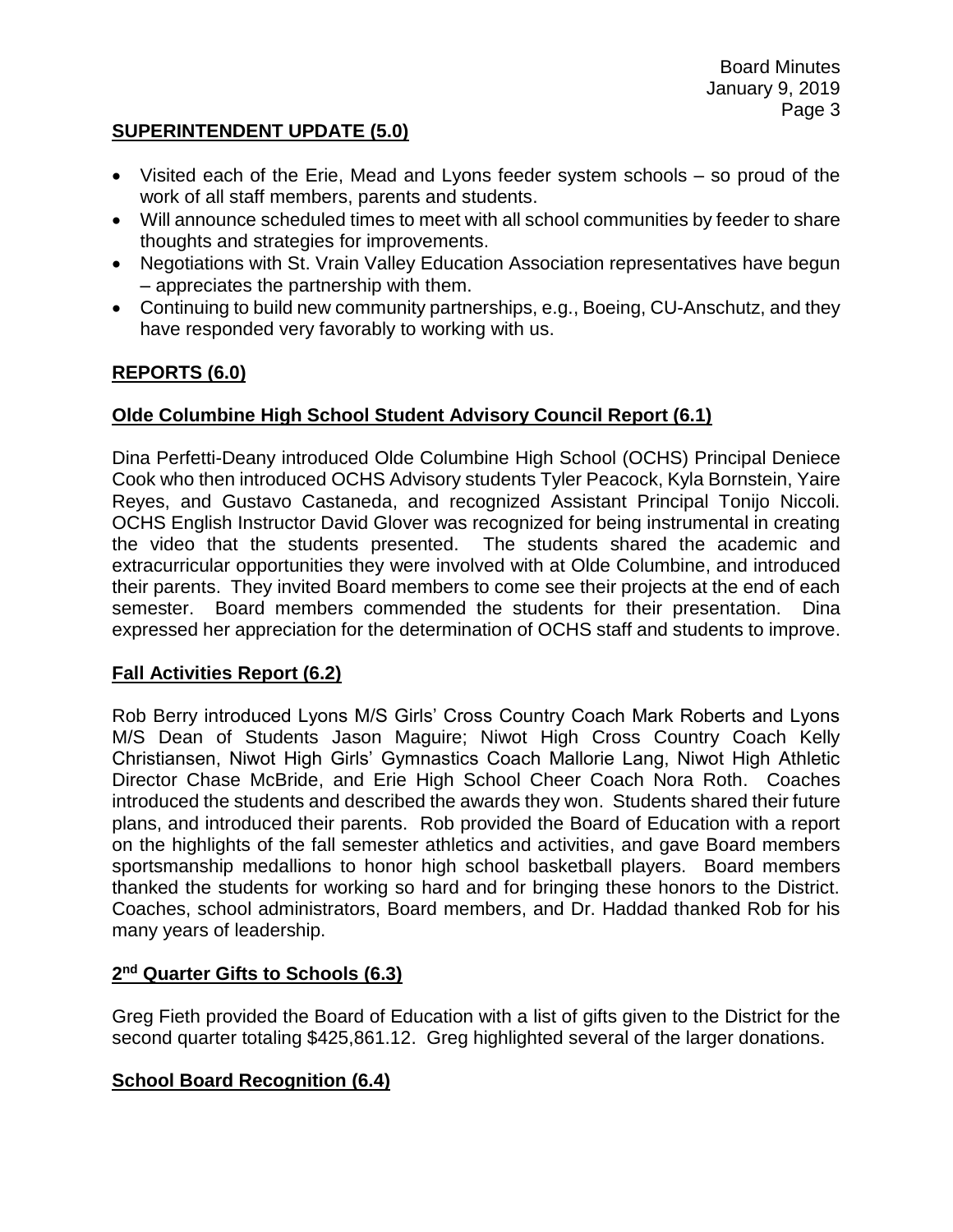Dr. Haddad thanked Board members for all that they do for the students of the District. He read a resolution proclaiming January 2019 as Board of Education Recognition Month. Administrators each thanked the Board members for their service to the District.

## **CONSENT ITEMS (7.0)**

Karen Ragland moved to approve Consent Agenda Items 7.1 through 7.8. Paula Peairs seconded.

- 1. Approval: Staff Terminations/Leaves
- 2. Approval: Staff Appointments
- 3. Approval: Approval of Minutes for the December 12, 2018 Regular Meeting and the December 19, 2018 Study Session
- 4. Approval: Approval of Designated Posting Locations for Notice of 2019 St. Vrain Valley Board of Education Meetings
- 5. Approval: Approval of Recommendation to Hire Assistant Principal for Skyline High **School**
- 6. Approval: Approval of Recommendation to Hire Dean of Students for Skyline High School
- 7. Approval: Approval of Fee Adjustment to Architect Agreement for Innovation Center Project
- 8. Approval: Approval of Change Order 2 to Construction Manager/General Contractor (CMGC) Contract for Main Street School Auditorium Project

The motion carried by unanimous roll call vote: [John Ahrens, absent; Dr. Richard Martyr, yes; Paula Peairs, yes; Karen Ragland, yes; Joie Siegrist, yes; Amory Siscoe, absent; Bob Smith, yes].

# **ACTION ITEMS (8.0)**

### **Adoption of School Priority Improvement Unified Improvement Plan (8.1)**

Dr. Richard Martyr moved that the Board of Education adopt the School Priority Improvement Unified Improvement Plan, as presented. Paula Peairs seconded.

Tori Teague reported that the Education Accountability Act of 2009 requires the Board to adopt UIPs for any schools identified for a Priority Improvement or Turnaround UIP. Timberline PK-8 is adopting a Priority Improvement UIP this year. The deadline for adoption is January 15, 2019.

Board members thanked Karrie Borski and Jeff Frederick for their diligent work. Karrie and Jeff recognized the collective effort of the Timberline staff and students, and thanked the Board, Dr. Haddad, Dina Perfetti-Deany and Tori Teague for their support.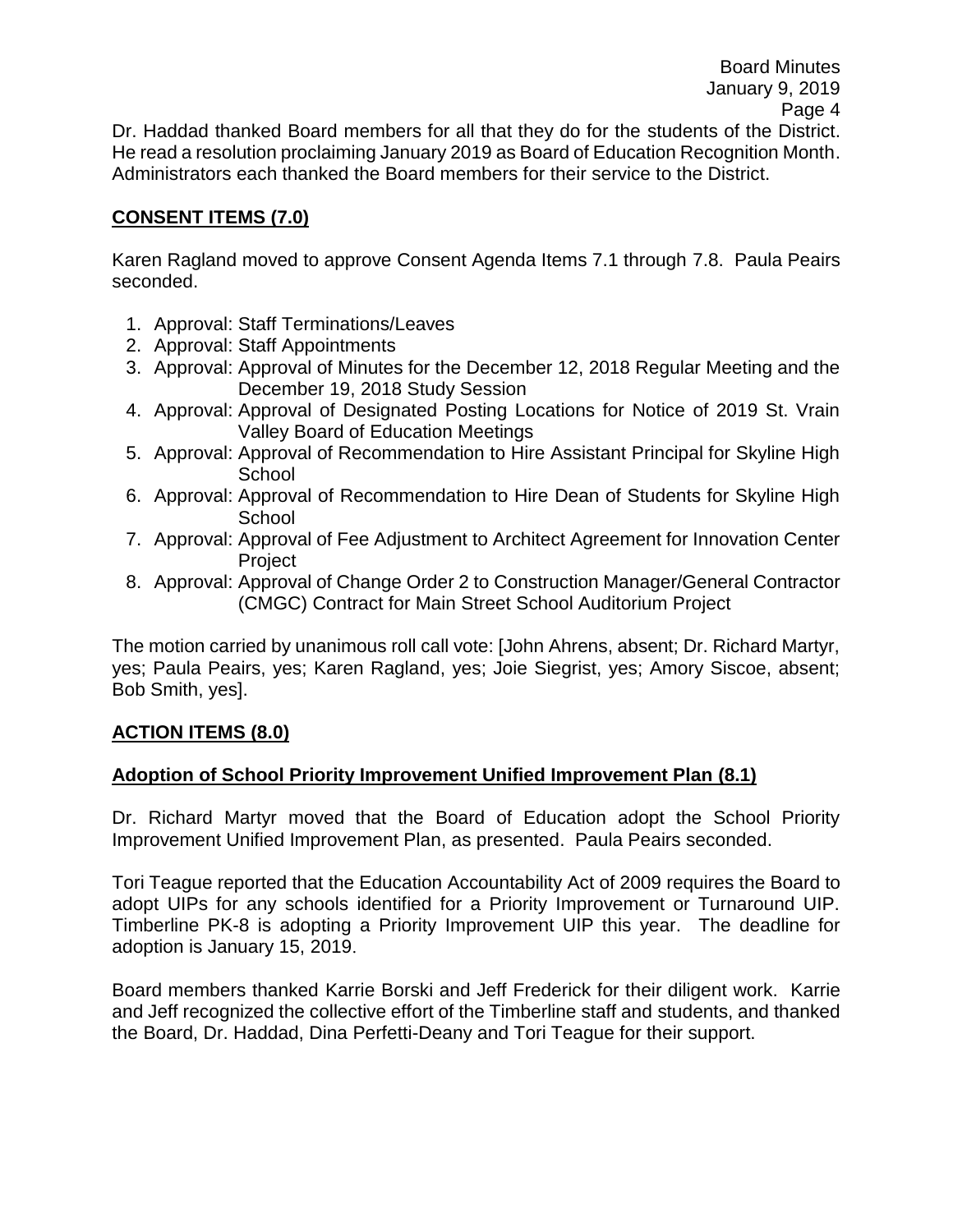### **Approval of I-25 Urban Renewal Authority Intergovernmental Agreement with the Town of Erie (8.2)**

Joie Siegrist moved that the Board of Education approve the Intergovernmental Agreement between the Town of Erie and the St. Vrain Valley School District to ensure the 2008 and 2012 mill levy overrides, bond redemption mills, and all future local school election revenue will be protected from the Tax Increment Financing (TIF) in the area referred to as the Town of Erie Urban Renewal Authority (TOEURA) I-25 Urban Renewal Area TIF Subarea. In addition, all TIF funding generated from St. Vrain Valley School District mill levies from the remaining TOEURA I-25 Urban Renewal Plan TIF area will be returned to the District by the TOEURA. Paula Peairs seconded.

Greg Fieth reported that District staff has worked with the Town of Erie and legal counsel to develop the Intergovernmental Agreement (IGA) to protect the District from some of the negative impacts of Urban Renewal Authorities on school funding. This Intergovernmental Agreement with the Town of Erie on their I-25 Urban Renewal Plan was discussed at the December 12, 2018 Regular Board Meeting.

Ben Pratt of the Town of Erie confirmed that the term of this agreement is for 25 years. Board members believe that this agreement is beneficial to both parties.

The motion carried by unanimous roll call vote: [John Ahrens, absent; Dr. Richard Martyr, yes; Paula Peairs, yes; Karen Ragland, yes; Joie Siegrist, yes; Amory Siscoe, absent; Bob Smith, yes].

# **Adoption of Resolution Declaring Vacancy in Director District G (8.3)**

Joie Siegrist moved that the Board of Education declare the Director District G Board position vacant and to proceed with steps to fill the vacancy. Karen Ragland seconded.

Board President Robert J. Smith reported that Amory Siscoe, duly-elected to Director District G, has not attended at least three consecutive regular meetings of the Board of Education, and the Board has not, by resolution, approved such absences. Under Colorado law, a school director's office shall be deemed vacant if the director does not attend three consecutive regular meetings of the Board of Education. Ms. Siscoe has failed to attend the last three regular meetings of the Board, held October 24, 2018, November 14, 2018, and December 12, 2018. Therefore, per statute, the school director's office for Director District G should be deemed vacant.

In compliance with Colorado law, the Board must adopt a resolution to officially declare a vacancy and begin the process to fill the Director District G position. The vacancy will be posted on the District website. Letters of interest and resumes from individuals interested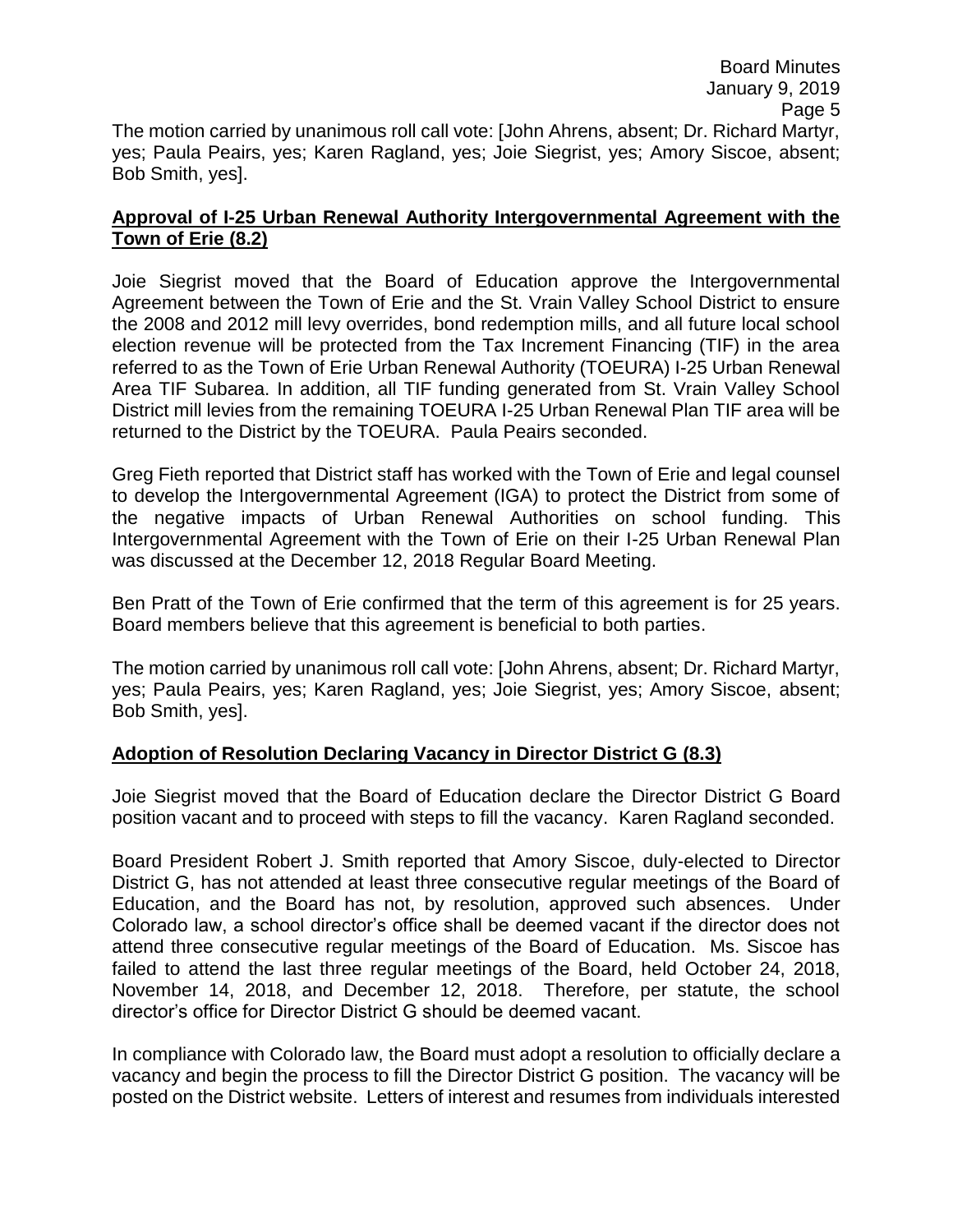in the vacant position will be accepted from Friday, January 11, 2019 through 4:00 p.m. Friday, January 18, 2019, at the District administrative offices. The Board will review candidate's letters and resumes and conduct interviews with qualified candidates at their Regular Board Meeting scheduled for Wednesday, January 23, 2019 at 4:30 p.m. The Board will discuss the candidates at that Board meeting, and a candidate could potentially be appointed and sworn in Wednesday, February 13, 2019. The term of appointment for this position will be from the time the appointment is made until the November 2019 Coordinated Election. The position of Director District G will then appear on the official ballot for a four-year term, at which time the public will elect a candidate for this position.

Board members wanted to be clear that this process is not intended to reflect negatively on Amory or her service to the Board. Amory was very committed to the Board, was a pleasure to work with, and her commitment to the students of this District was very much appreciated. Nevertheless, the Board is required by law to ensure all Director Districts are represented.

The motion carried by unanimous roll call vote: [John Ahrens, absent; Dr. Richard Martyr, yes; Paula Peairs, yes; Karen Ragland, yes; Joie Siegrist, yes; Amory Siscoe, absent; Bob Smith, yes].

### **Election of Board President (8.4)**

After a count of the confidential votes of the Board, Joie Siegrist was unanimously elected President of the Board. She accepted the responsibilities of this position.

Board members and Dr. Haddad thanked Bob Smith for 12 years of service to the District, his incredible commitment, and dedication to the staff and to the community.

The motion carried by unanimous acclamation: [John Ahrens, absent; Dr. Richard Martyr, yes; Paula Peairs, yes; Karen Ragland, yes; Joie Siegrist, yes; Amory Siscoe, absent; Bob Smith, yes].

### **Election of Board Vice President (8.5)**

After a count of confidential votes by the Board members, Robert J. Smith was unanimously elected Vice President of the Board. He accepted the responsibilities of this position.

The motion carried by unanimous acclamation: [John Ahrens, absent; Dr. Richard Martyr, yes; Paula Peairs, yes; Karen Ragland, yes; Joie Siegrist, yes; Amory Siscoe, absent; Bob Smith, yes].

### **Appointment of Secretary of the Board (8.6)**

Paula Peairs moved that the Board of Education nominate John Ahrens as Secretary of the Board. Karen Ragland seconded.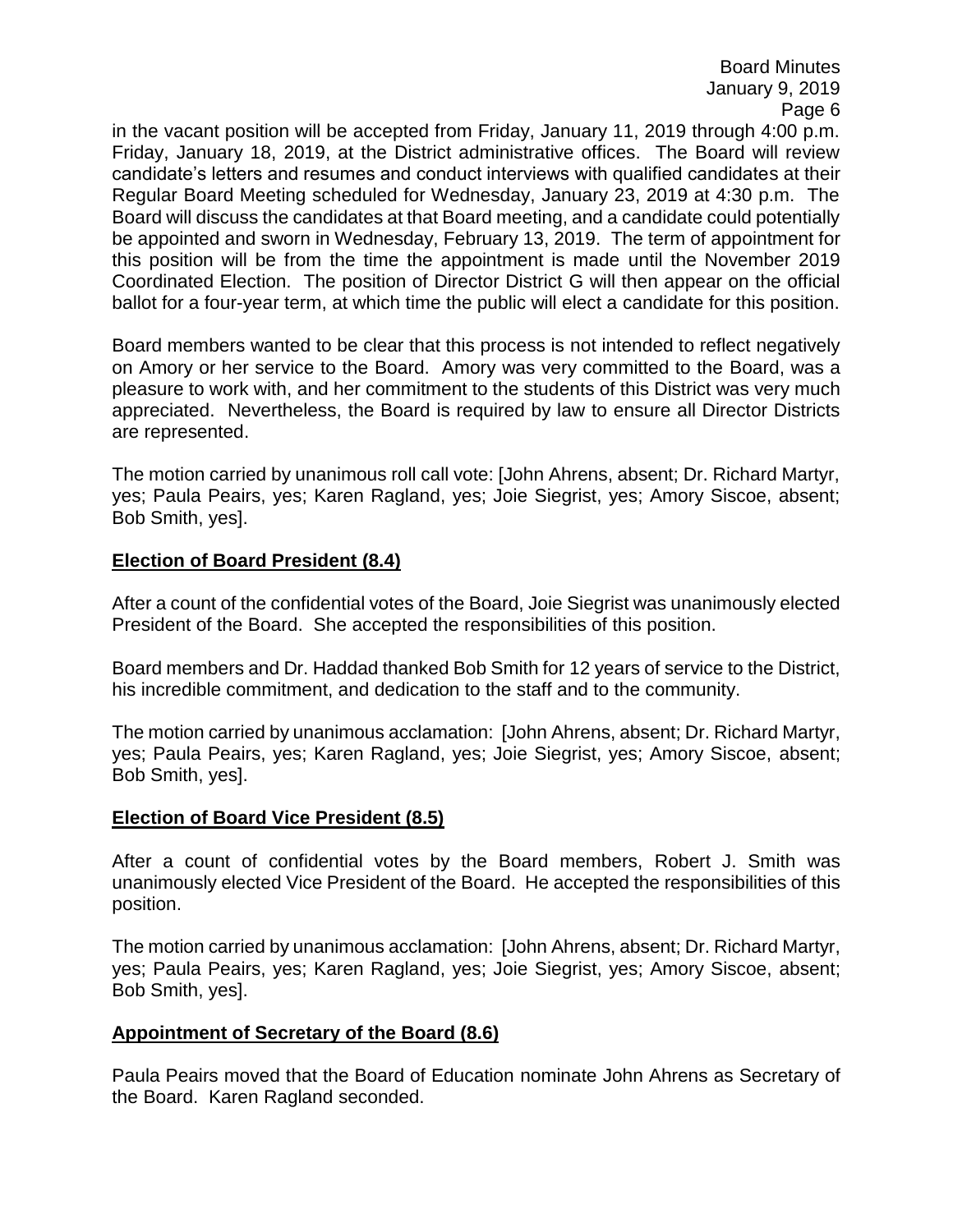John Ahrens accepted the appointment ahead of the meeting knowing that he was going to be absent at the January 9, 2019 Regular Meeting. Amory Siscoe was appointed Secretary of the Board in November 2017 when Secretary Debbie Lammers' Board term expired. Amory's Board seat was declared vacant at this January 9, 2019 Regular Board Meeting.

The motion carried by unanimous roll call vote: [John Ahrens, absent; Dr. Richard Martyr, yes; Paula Peairs, yes; Karen Ragland, yes; Joie Siegrist, yes; Amory Siscoe, absent; Bob Smith, yes].

### **Appointment of Assistant Secretary of the Board (8.7)**

Given the appointment of John Ahrens to the position of Secretary of the Board, the Assistant Secretary of the Board position was vacant.

Karen Ragland moved her interest in being appointed Assistant Secretary of the Board. Dr. Martyr seconded. She accepted the responsibilities of the appointment.

The motion carried by unanimous roll call vote: [John Ahrens, absent; Dr. Richard Martyr, yes; Paula Peairs, yes; Karen Ragland, yes; Joie Siegrist, yes; Amory Siscoe, absent; Bob Smith, yes].

### **DISCUSSION ITEMS (9.0)**

# **Board Reports (9.1)**

Dr. Richard Martyr –

Meetings Attended/Comments:

- Teacher Excellence Visited classrooms at Timberline PK-8, Central Elementary, Columbine Elementary, and Rocky Mountain Elementary School – expressed appreciation for the teachers in all schools throughout the District.
- Leadership Excellence Attended Colorado Association of School Boards (CASB) Annual Convention – very proud that SVVSD leaders were asked to present multiple workshops when CASB planners were looking for examples of successful best practices.

Paula Peairs –

Meetings Attended/Comments:

- Attended CASB Convention.
- Honored to visit Apple, Inc., in Cupertino, California.
- Attended the Legislative Dinner.
- Honored and thankful to be on the Board of Education to witness the amazing work of the staff and students.

Karen Ragland –